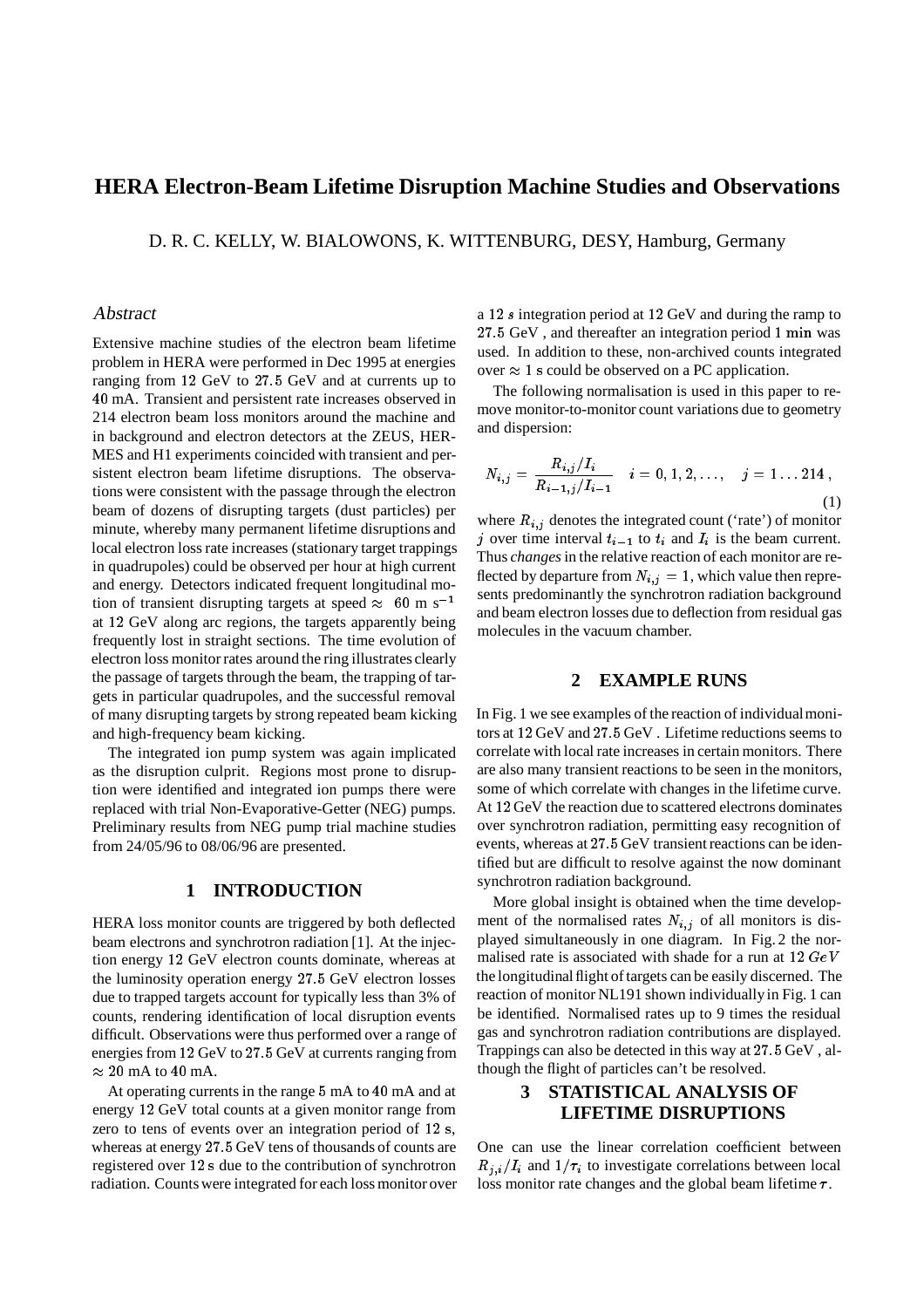

Figure 2: Example of electron loss monitor reaction time development for the entire HERA electron storage ring at 12  $GeV$ . The normalised rate  $N_{i,j}$  is associated with hue over the range 0 . . . 9. Activity in the octant NR (North-right) is high. The 'flight' of individual targets along portions of the machine can be identified.

The result of such correlations is shown in Fig. 3 for typical <sup>12</sup> GeV and 27:5 GeV runs. One sees clear correlation between local loss monitor rate changes and the lifetime. Both figures indicate high activity in the North-Rightoctant. One must exercise caution in the interpretation of correlations with rates in monitors near the experiments; electrons deflected elsewhere can apparently enter monitors at these high dispersion locations.

# **4 EXPERIMENT DETECTOR OBSERVATIONS**

Various detectors at the experiments ZEUS, H1 and HER-MES indicate the transient passage of disrupting particles through the beam (not only in the experiment region themselves) and show permament rate increases when disrupting particles are trapped by the beam. In Fig. 4 we see a myriad of events in the ZEUS electron-gated background detector over a 5 minute period.

## **5 NEG PUMP TRIALS**

During 1995/1996 winter shutdown the integrated ion pumps of the North-Right octant region NR 205 - NR 392 were replaced with trial NEG pumps. From 24/05/96 to 08/06/96 beam loss monitor observations revealed a significant reduction of disrupting particle activity in that region, as illustrated in Fig. 5 by the r.m.s. of the loss monitor count rates for a typical electron run at <sup>12</sup> GeV . No persistent disruptions were identified during the machine studies period in the NEG pump region at <sup>12</sup> GeV or 27:5 GeV .

### **6 CONCLUSION**

Statistics of lifetime disruptionevents in the HERA electron beam have been collated with the assistance of the HERA electron beam loss monitors during the machine studies periods 06/12/95 to 17/12/95. Analysis of the data confirms that the susceptibilityof the beam to lifetime disruptions has a regional dependence.

The loss monitor observations and observations in various experiment detectors again confirmed the suspicion that the HERA electron beam lifetime disruption is caused by discrete scattering targets, hundreds or thousands of which constantly pass throughthe beam per hour, and tens of which are trapped at high energy for many hours.

Machine studies from 24/05/96 to 08/06/96 revealed a reduction of loss rate events in those regions where integrated ion pumps were replaced with non-evaporative getter pumps.